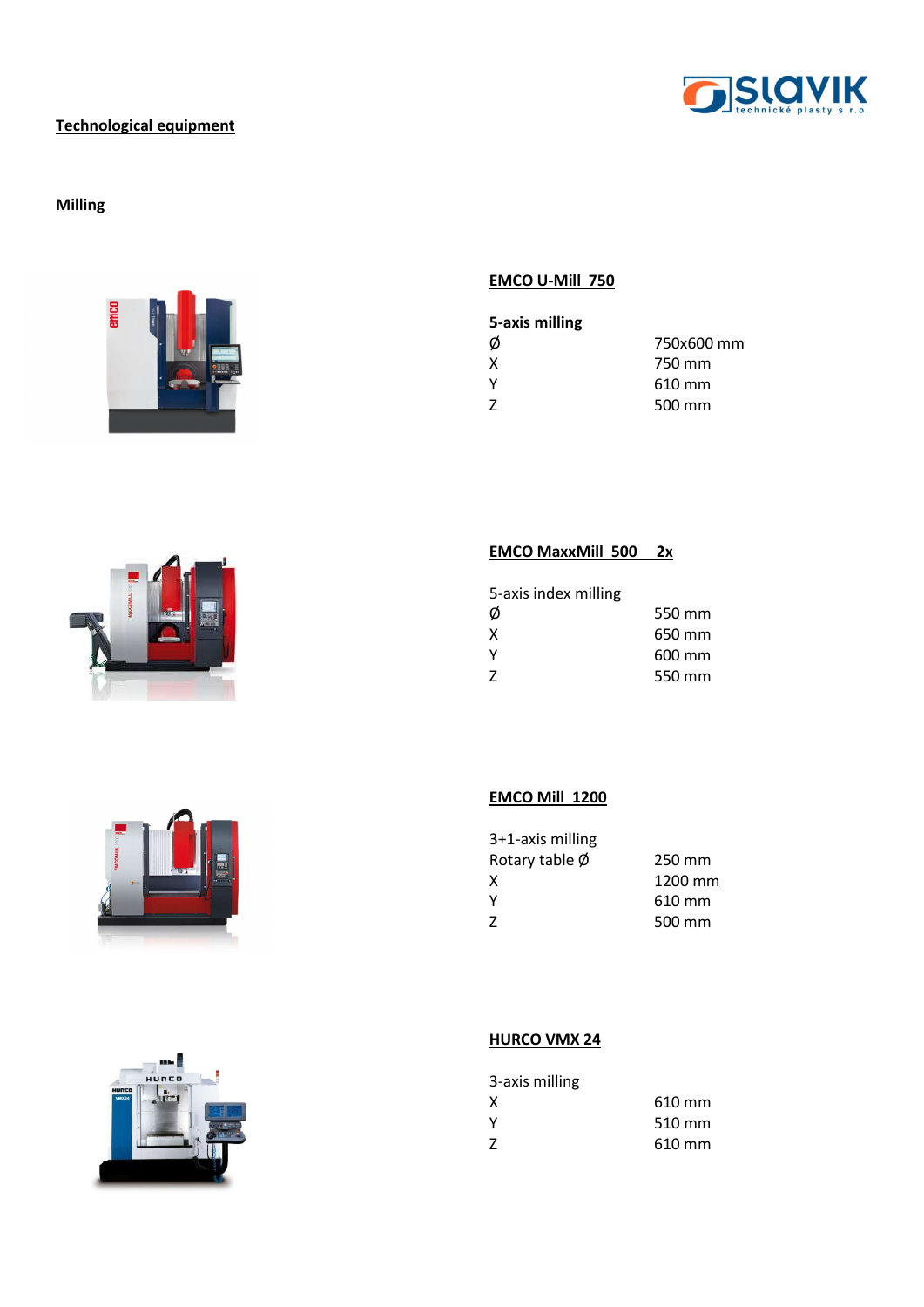

# SCM Record 220

|          | $2,5$ – axis milling, vakuum table, nesting |
|----------|---------------------------------------------|
| X        | 3000 mm                                     |
| <b>Y</b> | 1220 mm                                     |
| 7        | 250 mm                                      |



# KIMLA

3 – axis milling, vakuum table, nesting, threading spindle

| χ | 4200 mm |
|---|---------|
| ٧ | 2100 mm |
| Z | 300 mm  |



# FANUM Lambda GT

| 5-axis milling, vacuum table |         |
|------------------------------|---------|
| X                            | 3100 mm |
| Y                            | 2100 mm |
| Z                            | 1000 mm |
| B,C osa                      |         |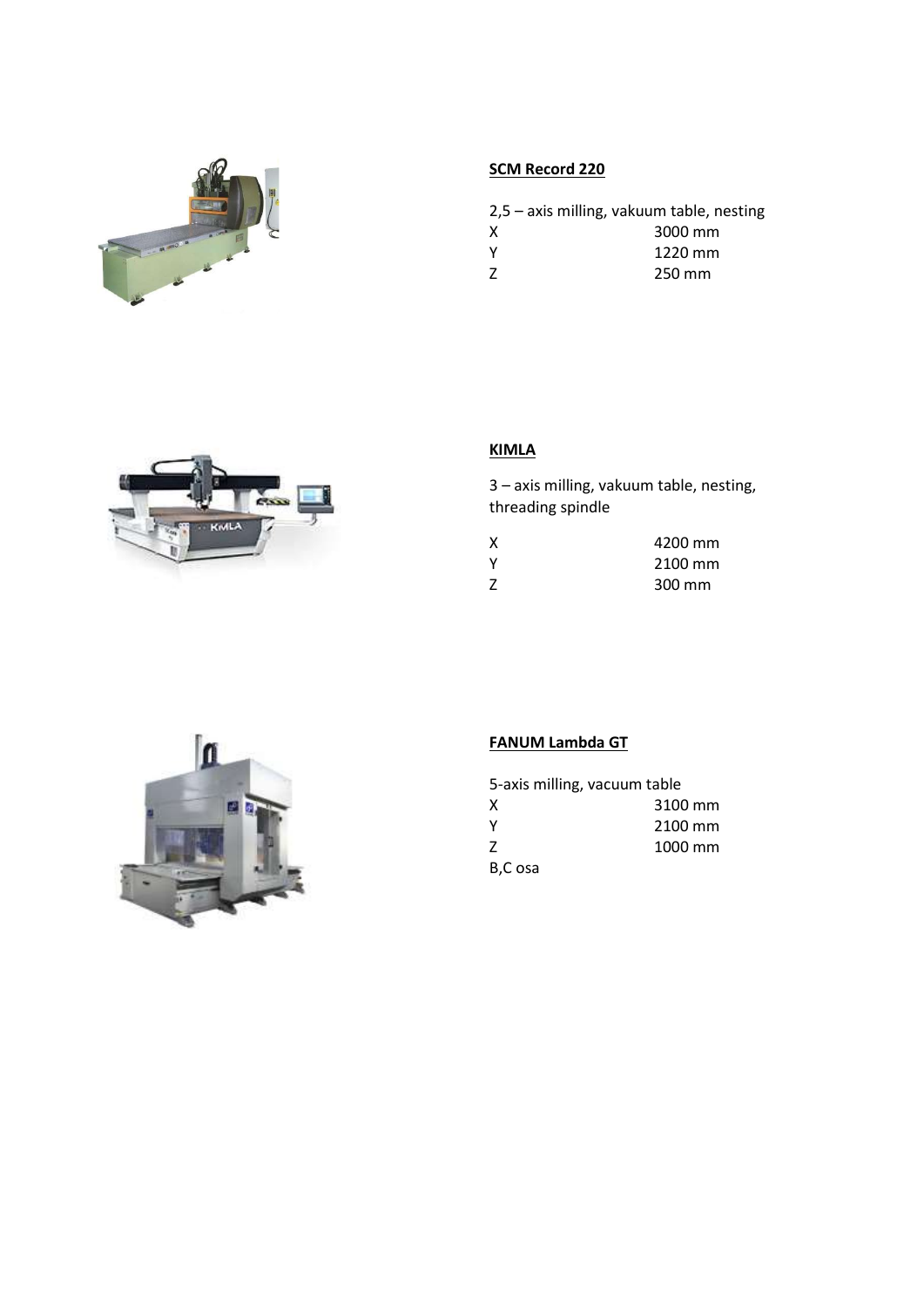# **Turning**



#### Doosan Puma 240 MC

Mill-turn center  $\emptyset$  295 mm passage of the spindle 76 mm C-axis, driven tools, NC tailstock Z 505 mm



### EMCO MAT E-300



### EMCO Turn 45 SMY

| mill-turn center                     |              |
|--------------------------------------|--------------|
| Ø                                    | 300 mm       |
| passage of the spindle 45 mm         |              |
| C-axis, driven tools, second spindle |              |
| X                                    | 160 mm       |
| Υ                                    | $+40/-30$ mm |
| 7                                    | 510 mm       |
| <b>Bar Feeder</b>                    | 3000 mm      |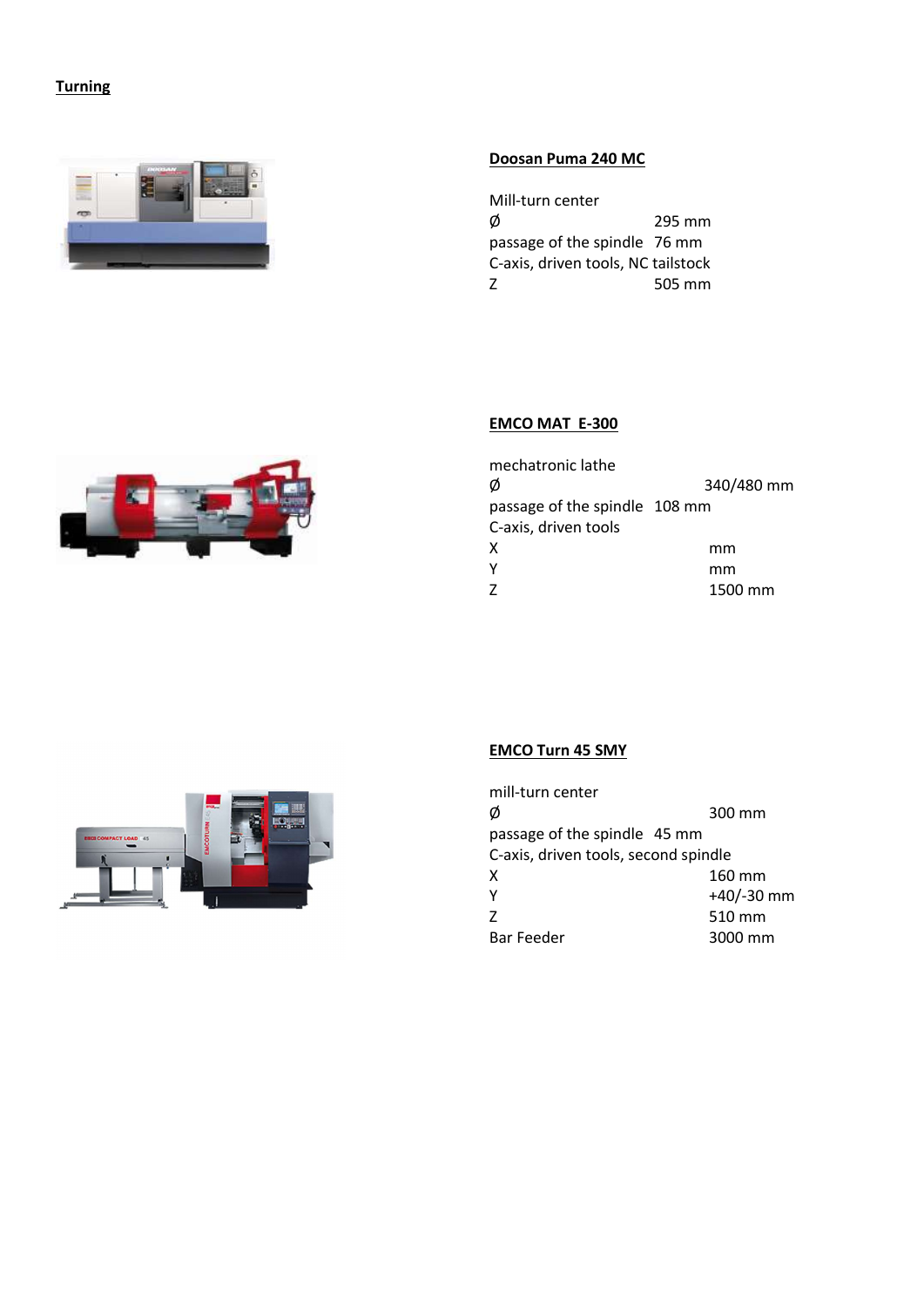Cutting:



## Panhans 690 B

Max. cutting parameters

| X            | 3100 mm |
|--------------|---------|
| <b>V</b>     | 1200 mm |
| <sup>7</sup> | 120 mm  |



# SCM Si 5 Invicible

Max. cutting parameters

| χ | 3200 mm |
|---|---------|
| ٧ | 1500 mm |
| Z | 204 mm  |



### Pilous ARG 400 plus S.A.F.

Max. cutting parameters

max. pr. 400 mm max. pr. při +60 $^{\circ}$  190 mm

# Planing:



## Robland D630

| max. width  | 630 mm |
|-------------|--------|
| max. height | 300 mm |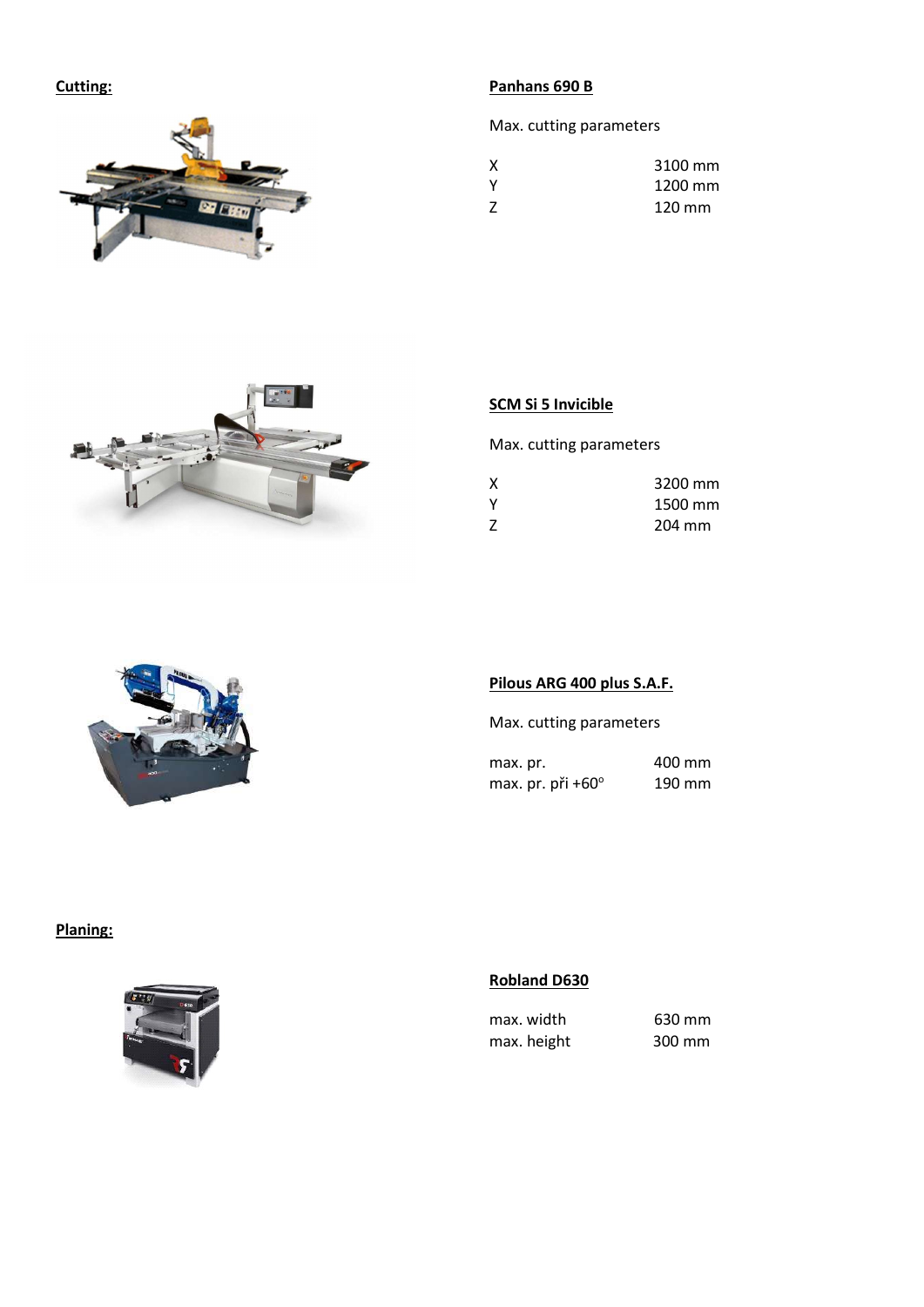## Other equipment:

Bending:



### Shannon HRP 220 + Fixing Table

| x                            | 2000 mm                 |
|------------------------------|-------------------------|
| ۷                            | 1000 mm                 |
| 3 heating zonesupper / lower |                         |
| <b>Fixing Table</b>          | $5^\circ$ -135 $^\circ$ |

### Vacuum membrane press + heating:



### RM Strojex VDL 3000

Max. parameters

length 2700 mm width 800 mm height 450 mm

Tempering:



# Chamber tempering furnace

Controlled tempering and cooling process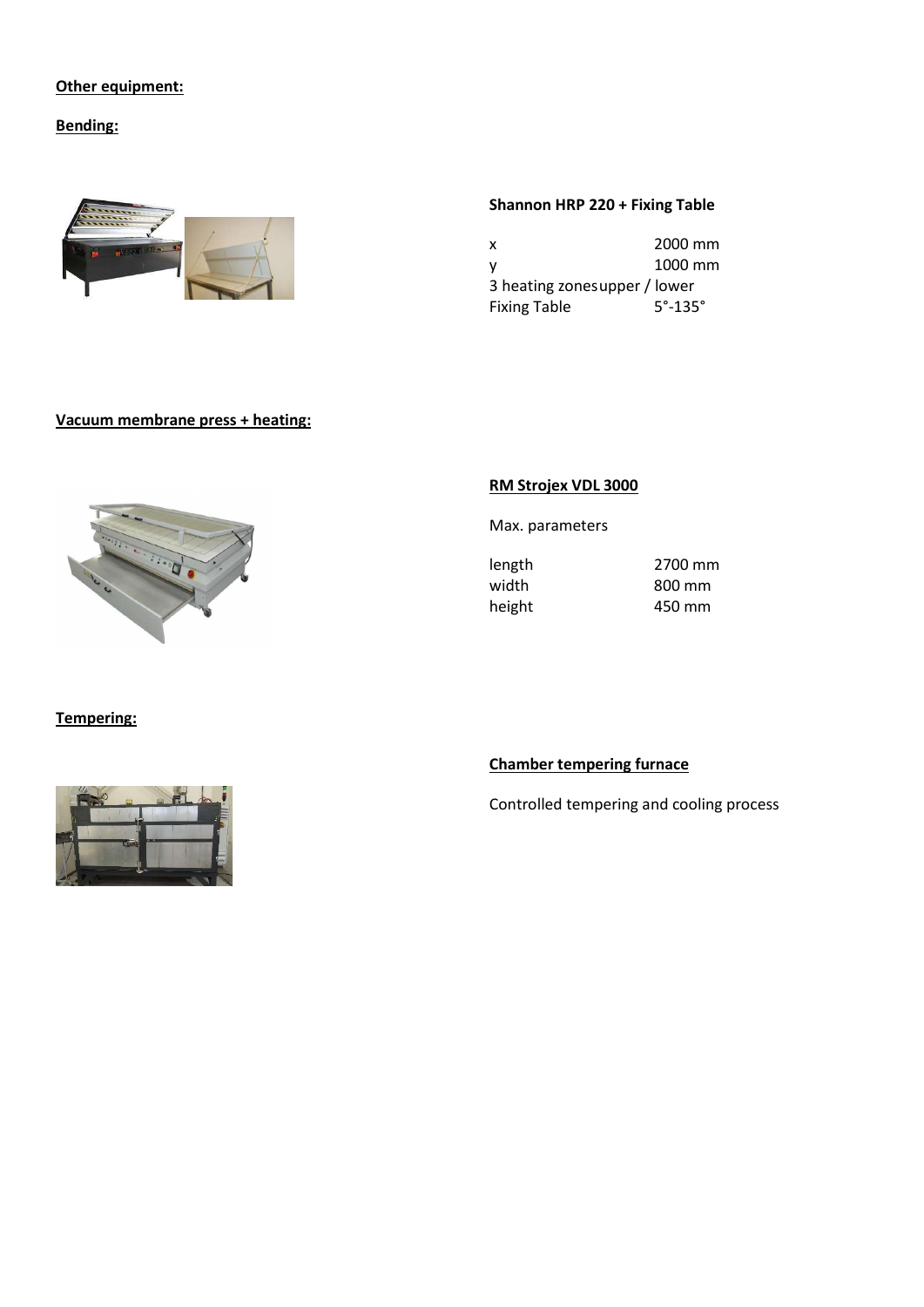### Measurement, control:







Wenzel LH65

3D CMM with scanning module

Mitutoyo

Profile projector with optical element

**MarSurf** 

Roughness tester

Other gauges:

Calipers, micrometers, gauges, angles, etc.

## Tool adjuster



EZset TN-IC2